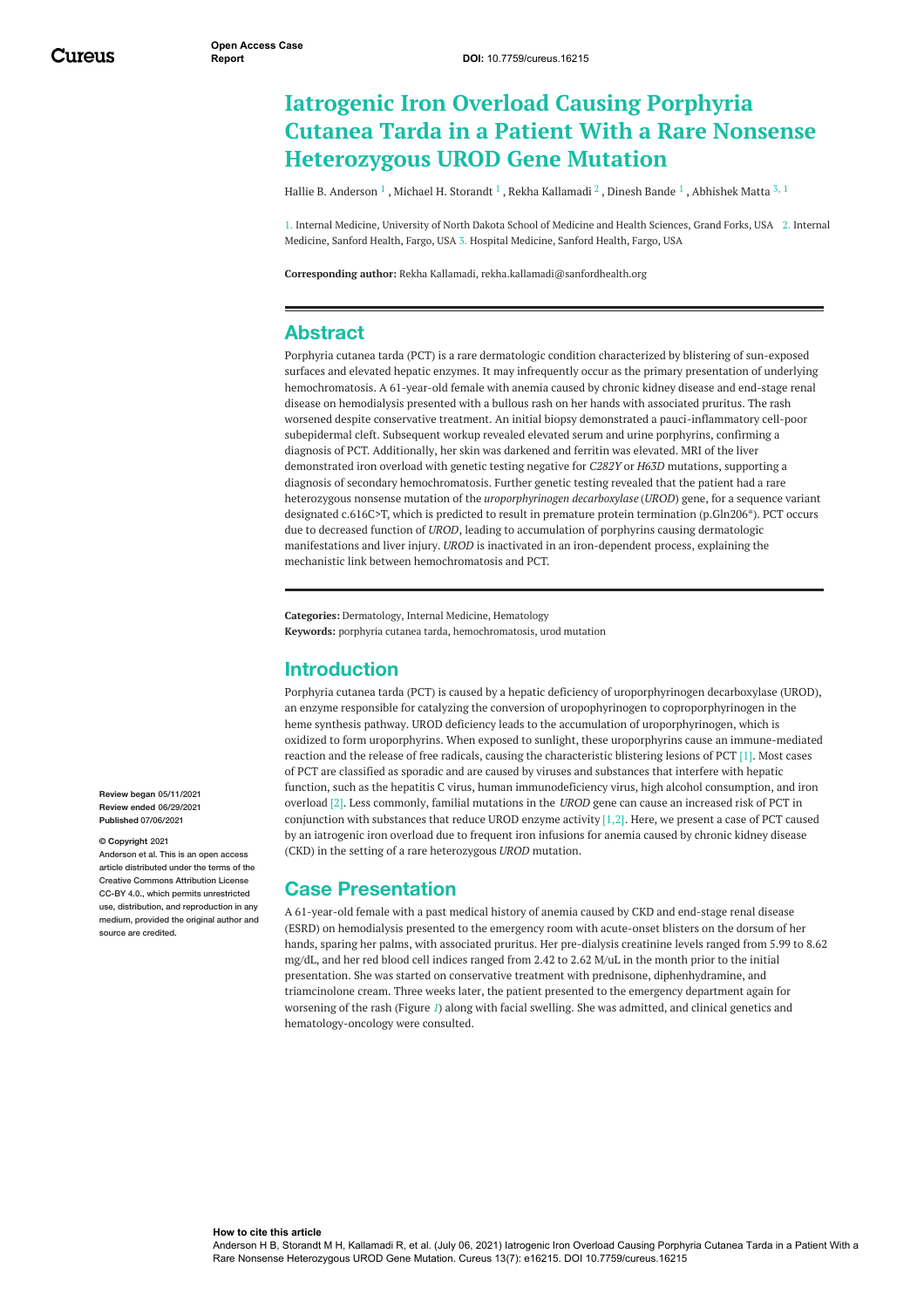<span id="page-1-0"></span>

**FIGURE 1: Image of the hand demonstrating multiple bullae with sparing of the palms.**

A punch biopsy was performed which demonstrated thick homogeneous deposition of immunoglobulin (Ig)G, IgA, and fibrinogen within the walls of superficial dermal vessels (Figure *[2](#page-1-1)*). As the biopsy results were concerning for PCT, further workup was ordered which revealed elevated total porphyrins and uroporphyrins (Table *[1](#page-2-0)*). On examination, the patient's pigmentation was noted to be significantly darker compared to a photograph in her chart (Figure *[3](#page-2-1)*). Due to the patient's history of anemia and regular iron infusions every two weeks, previous iron studies were reviewed which showed a high ferritin level and total iron-binding capacity (Table *[2](#page-2-2)*). MRI of the liver showed iron overload and steatosis with a calculated iron concentration at 148 µmol/g (Figure *[4](#page-3-0)*). Genetic testing failed to demonstrate *C282Y* and *H63D* mutations in the *HFE* gene, supporting a diagnosis of secondary hemochromatosis.

<span id="page-1-1"></span>

**FIGURE 2: Biopsy showing thick homogeneous deposition of IgG, IgA, and fibrinogen within the walls of superficial dermal vessels.**

Ig: immunoglobulin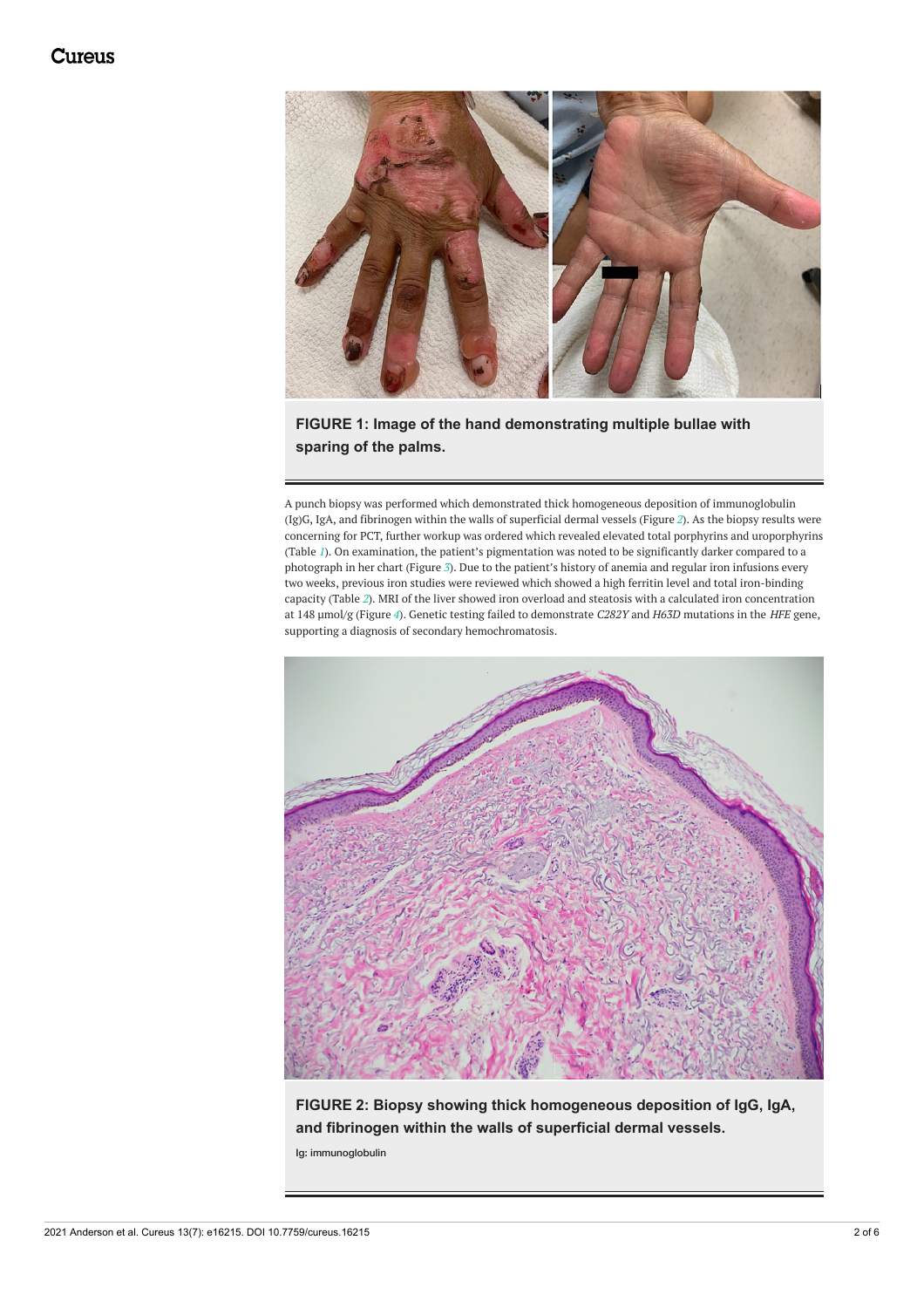## **Cureus**

<span id="page-2-0"></span>

| <b>Laboratory study</b>   | Value                                          |
|---------------------------|------------------------------------------------|
| Serum total porphyrins    | 253 µg/dL (normal value <0.1 µg/dL)            |
| Uroporphyrin              | 34.6 µg/dL (normal value <0.1 µg/dL)           |
| Hexacarboxyl porphyrins   | 2.5 $\mu$ g/dL (normal value < 0.1 $\mu$ g/dL) |
| Hepatacarboxyl porphyrins | 17 µg/dL (normal value <0.1 µg/dL)             |
| Protoporphyrin            | $<$ 0.1 $\mu$ g/dL                             |
| Coproporphyrin            | $<$ 0.1 $\mu$ g/dL                             |

#### **TABLE 1: The patient's porphyrin studies.**

<span id="page-2-1"></span>

**FIGURE 3: Image from the patient's chart (left) compared to an image of the patient at presentation (right) demonstrating new darkening of pigmentation.**

<span id="page-2-2"></span>

| <b>Laboratory study</b>     | Value             |
|-----------------------------|-------------------|
| Ferritin                    | 5029 ng/mL (H)    |
| Percentage iron saturation  | 17% (L)           |
| <b>Total iron level</b>     | $28 \mu g/dL$ (L) |
| Total iron-binding capacity | 168 µg/dL (H)     |

#### **TABLE 2: The patient's iron studies.**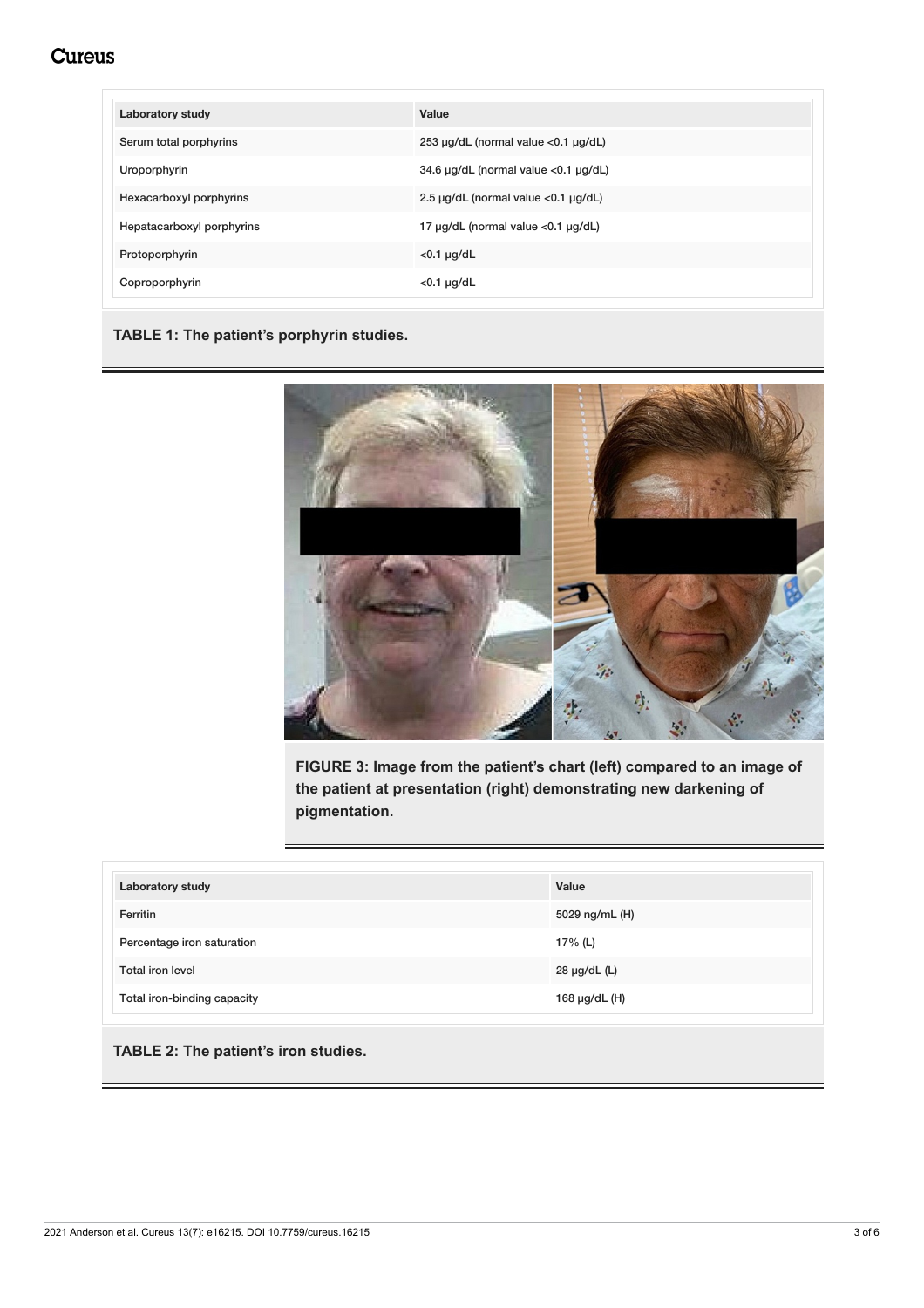<span id="page-3-0"></span>

**FIGURE 4: MRI of the abdomen showing iron overload in the liver and spleen. The calculated iron concentration in the liver measured 148 µmol/g (normal iron concentration in the liver is less than 36 µmol/g).**

MRI: magnetic resonance imaging

A porphyria genome analysis revealed a rare heterozygous nonsense mutation of the *UROD* gene for a sequence variant designated c.616C>T, which is predicted to result in premature protein termination (p.Gln206\*). The mutation itself does not necessarily cause PCT; however, any condition that causes liver damage or iron overload can trigger PCT in the setting of decreased enzyme activity [3]. The patient had received iron infusions with dialysis every two weeks in the 11 months before presentation, with ferritin levels peaking at 5,029 ng/mL two weeks before symptom onset. This provides strong support that iron overload caused by iron infusions for anemia of CKD, with the underlying heterozygous mutation, led to the development of PCT.

The patient was started on hydroxychloroquine 1,000 mg twice weekly. Phlebotomy was not recommended due to the patient's average hemoglobin level of 8 mg/dL. Her erythropoietin dose was increased to 500 µg twice weekly, and she was started on deferoxamine for iron chelation with the plan to bring her ferritin level down to less than 1,000 ng/mL. Regular iron infusions with hemodialysis per treatment guidelines were discontinued to prevent further iron overload.

### **Discussion**

PCT is a dermatologic disease marked by skin blistering on sun-exposed areas of the skin (most notably on the dorsal aspects of the hands), skin hyperpigmentation, skin thickening, and facial hypertrichosis. Patients with PCT are also at an increased risk of developing hepatocellular carcinoma [4]. Most cases of PCT are sporadic and caused by viruses and other substances that decrease hepatic function, as described previously; however, 15-50% of PCT cases are caused by familial mutations in the *UROD* gene [5]. Familial PCT is inherited in an autosomal dominant manner, and most patients with familial PCT do not have an affected parent due to reduced penetrance of the gene  $[6]$ . The clinical manifestations of PCT in patients with deficient UROD enzyme activity occur when enzyme activity is below 20%. This decrease in enzyme activity occurs when an individual with familial PCT is exposed to other factors that decrease hepatic function such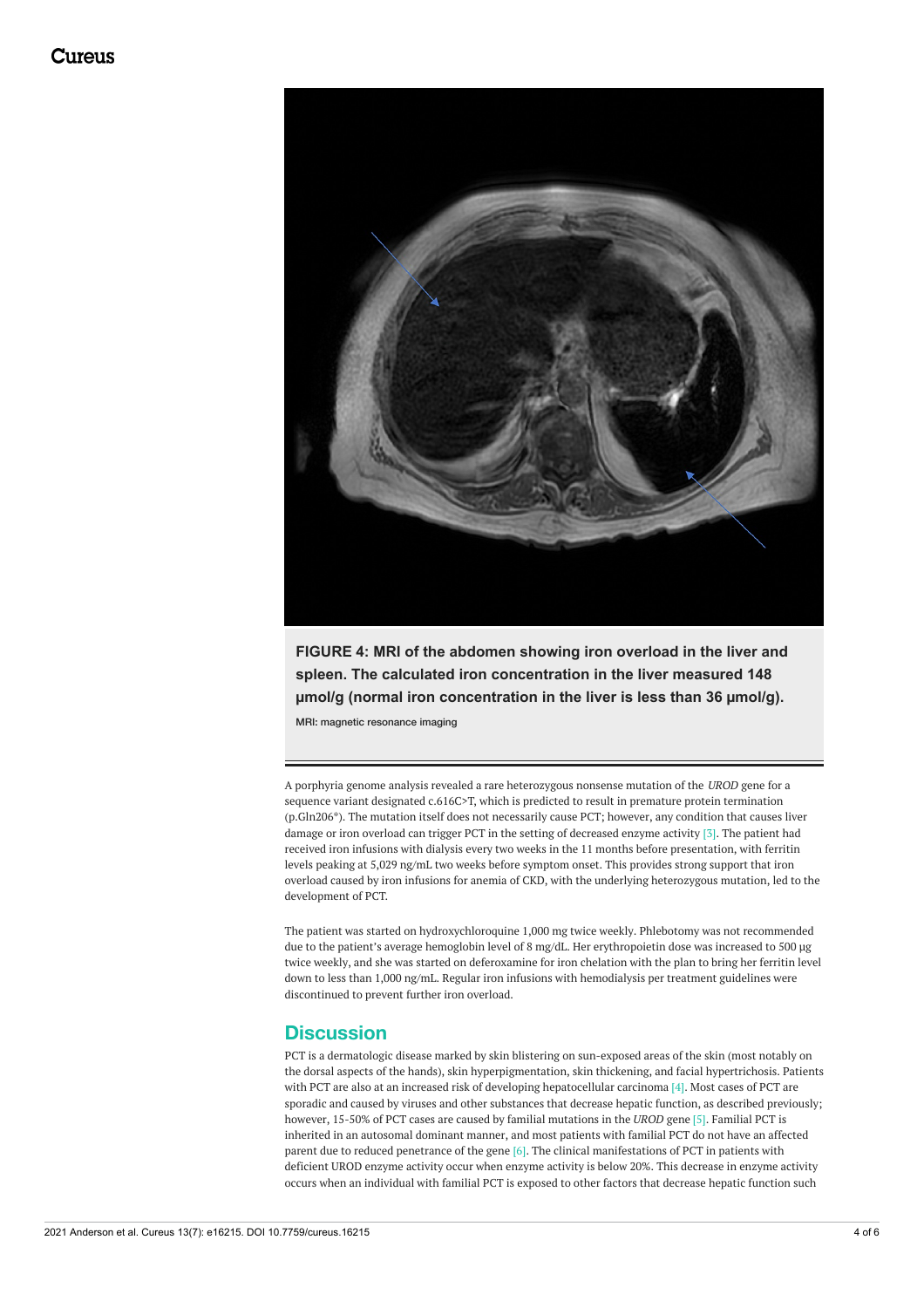as alcohol, iron overload, and hepatitis C virus. This report highlights a case of familial PCT caused by an iron overload due to regular iron infusions for the treatment of anemia in the setting of CKD. This is the first known case of a patient with a rare heterozygous nonsense mutation of the *UROD* gene at a sequence variant designated c.616C>T.

Patients with CKD are at an increased risk of developing iron-deficiency anemia due to increased levels of hepcidin, as it is a renally cleared peptide [7]. Iron may also be lost during dialysis. Current guidelines recommend regular intravenous iron infusions in ESRD with a maximum allowed ferritin level of 500 ng/mL [8]. Prior to the manifestation of PCT in this patient, she was receiving 4,000 mg of intravenous sodium ferric gluconate complex in sucrose with the dialysis every three months. One month prior to symptom onset, the patient's ferritin level increased to 5,029 ng/mL. Iron overload alone decreases hepatic UROD enzyme levels, hence, the patient's iatrogenic iron overload in conjunction with a familial *UROD* mutation likely led to the development of PCT. Interestingly, ESRD has also been shown to be associated with PCT in rare cases likely due to decreased porphyrin excretion [9].

Treatment of PCT in patients with ESRD can be particularly challenging due to chronic anemia that is often associated with the condition. The first-line treatment of PCT traditionally involves phlebotomy with the removal of 450 mL of blood every two weeks and low-dose hydroxychloroquine [10]. However, phlebotomy may be contraindicated in severe cases of anemia, as was the case for this patient. The use of hydroxychloroquine in patients with ESRD may also not be effective due to inefficient porphyrin removal from the blood via dialysis. Hence, iron chelation medications such as deferoxamine have been used in cases of PCT in the setting of ESRD with a successful reduction in ferritin levels [11], as well as erythropoietin to increase hemoglobin level for subsequent phlebotomy. The patient in this case continues to take hydroxychloroquine 100 mg twice weekly and erythropoietin 500 µg every three weeks. Deferoxamine was discontinued due to improvement in ferritin levels and in preparation for therapeutic phlebotomy.

### **Conclusions**

This case highlights the importance of recognizing the clinical manifestations of PCT, as well as factors, both environmental and iatrogenic, that may lead to its development. Particular care must be taken in patients with a family history of PCT. Treatment and management of PCT may be complicated by concomitant chronic conditions such as ESRD.

### **Additional Information**

#### **Disclosures**

**Human subjects:** Consent was obtained or waived by all participants in this study. **Conflicts of interest:** In compliance with the ICMJE uniform disclosure form, all authors declare the following: **Payment/services info:** All authors have declared that no financial support was received from any organization for the submitted work. **Financial relationships:** All authors have declared that they have no financial relationships at present or within the previous three years with any organizations that might have an interest in the submitted work. **Other relationships:** All authors have declared that there are no other relationships or activities that could appear to have influenced the submitted work.

#### **Acknowledgements**

We would like to acknowledge Dr. Erik Heitkamp, MD, and Dr. Mahendra Gupta, MD, for their assistance in preparing this case report.

#### **References**

- 1. Singal AK: [Porphyria](https://dx.doi.org/10.1016/j.ymgme.2019.01.004?utm_medium=email&utm_source=transaction) cutanea tarda: recent update . Mol Genet Metab. 2019, 128:271-81. [10.1016/j.ymgme.2019.01.004](https://dx.doi.org/10.1016/j.ymgme.2019.01.004?utm_medium=email&utm_source=transaction)
- 2. Handler NS, Handler MZ, Stephany MP, Handler GA, Schwartz RA: Porphyria cutanea tarda: an intriguing genetic disease and marker. Int J Dermatol. 2017, 56:e106-17. [10.1111/ijd.13580](https://dx.doi.org/10.1111/ijd.13580?utm_medium=email&utm_source=transaction)
- 3. Cappellini MD, Martinez di Montemuros F, Tavazzi D, et al.: Seven novel point mutations in the [uroporphyrinogen](https://dx.doi.org/10.1002/humu.35?utm_medium=email&utm_source=transaction) decarboxylase (UROD) gene in patients with familial porphyria cutanea tarda (f-PCT). Hum Mutat. 2001, 17:350. [10.1002/humu.35](https://dx.doi.org/10.1002/humu.35?utm_medium=email&utm_source=transaction)
- 4. Liu LU, Phillips J, Bonkovsky H: Familial [Porphyria](https://pubmed.ncbi.nlm.nih.gov/23741761/?utm_medium=email&utm_source=transaction) Cutanea Tarda. University of Washington, Seattle, Seattle, WA; 1993-2021.
- 5. Aarsand AK, Boman H, Sandberg S: Familial and sporadic porphyria cutanea tarda: characterization and diagnostic strategies. Clin Chem. 2009, 55:795-803. [10.1373/clinchem.2008.117432](https://dx.doi.org/10.1373/clinchem.2008.117432?utm_medium=email&utm_source=transaction)
- 6. Strong A, Keller K, Merves J: Early presentation of adult-onset conditions: a dual diagnosis of hereditary [hemochromatosis](https://dx.doi.org/10.1016/j.ymgmr.2020.100638?utm_medium=email&utm_source=transaction) and porphyria cutanea tarda. Mol Genet Metab Rep. 2020, 25:100638. [10.1016/j.ymgmr.2020.100638](https://dx.doi.org/10.1016/j.ymgmr.2020.100638?utm_medium=email&utm_source=transaction)
- 7. Gafter-Gvili A, Schechter A, Rozen-Zvi B: Iron [deficiency](https://dx.doi.org/10.1159/000496492?utm_medium=email&utm_source=transaction) anemia in chronic kidney disease . Acta Haematol. 2019, 142:44-50. [10.1159/000496492](https://dx.doi.org/10.1159/000496492?utm_medium=email&utm_source=transaction)
- 8. [Notice](https://dx.doi.org/10.1038/kisup.2012.37?utm_medium=email&utm_source=transaction). Kidney Int Suppl (2011). 2012, 2:279. [10.1038/kisup.2012.37](https://dx.doi.org/10.1038/kisup.2012.37?utm_medium=email&utm_source=transaction)
- 9. Vasconcelos P, Luz-Rodrigues H, Santos C, Filipe P: Desferrioxamine treatment of porphyria cutanea tarda in a patient with HIV and chronic renal failure. Dermatol Ther. 2014, 27:16-8. [10.1111/dth.12024](https://dx.doi.org/10.1111/dth.12024?utm_medium=email&utm_source=transaction)